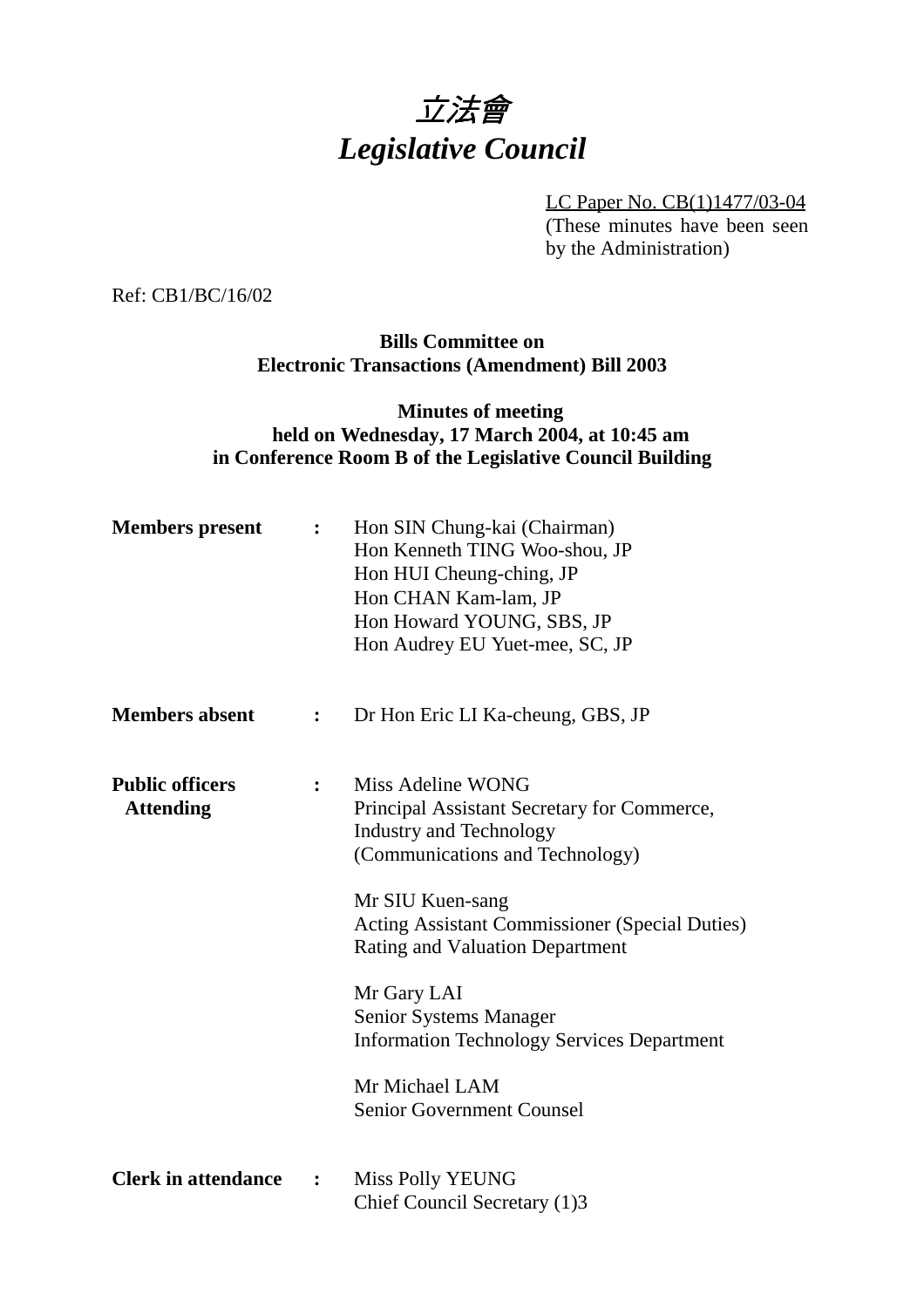Ms Debbie YAU Senior Council Secretary (1)1

# **I Confirmation of minutes**

Action

LC Paper No. CB(1)1267/03-04 - Minutes of  $1<sup>st</sup>$  meeting on 23 February 2004

The minutes of first meeting on 23 February 2004 were confirmed.

# **II Meeting with the Administration**

Clause-by-clause examination of the Bill

| LC Paper No. $CB(1)1271/03-04(01)$ | -Information paper provided by the<br>Administration<br>explaining<br>its<br>Committee<br>proposed<br>Stage<br>Amendments to the Bill |
|------------------------------------|---------------------------------------------------------------------------------------------------------------------------------------|
| LC Paper No. CB(3)734/02-03        | - The Bill                                                                                                                            |
| ITBB/IT 107/4/1(03) Pt.29          | - The Legislative Council Brief issued<br>by the Commerce, Industry and<br>Technology Bureau on 11 June 2003                          |
| LC Paper No. LS126/02-03           | - The Legal Service Division Report<br>on the Bill                                                                                    |
| LC Paper No. CB(1)985/03-04        | -Background brief on Electronic<br>Transactions (Amendment)<br><b>Bill</b><br>2003 prepared by the Secretariat                        |
| LC Paper No. CB(1)1053/03-04(01)   | - Marked-up copy of the Bill                                                                                                          |
| LC Paper No. $CB(1)1053/03-04(02)$ | - Letter dated 16 January 2004 from<br>the Assistant Legal Adviser (ALA)<br>to the Administration                                     |
| LC Paper No. CB(1)1053/03-04(03)   | - Reply dated 19 February 2004 from<br>the Administration to ALA's letter of<br>16 January 2004                                       |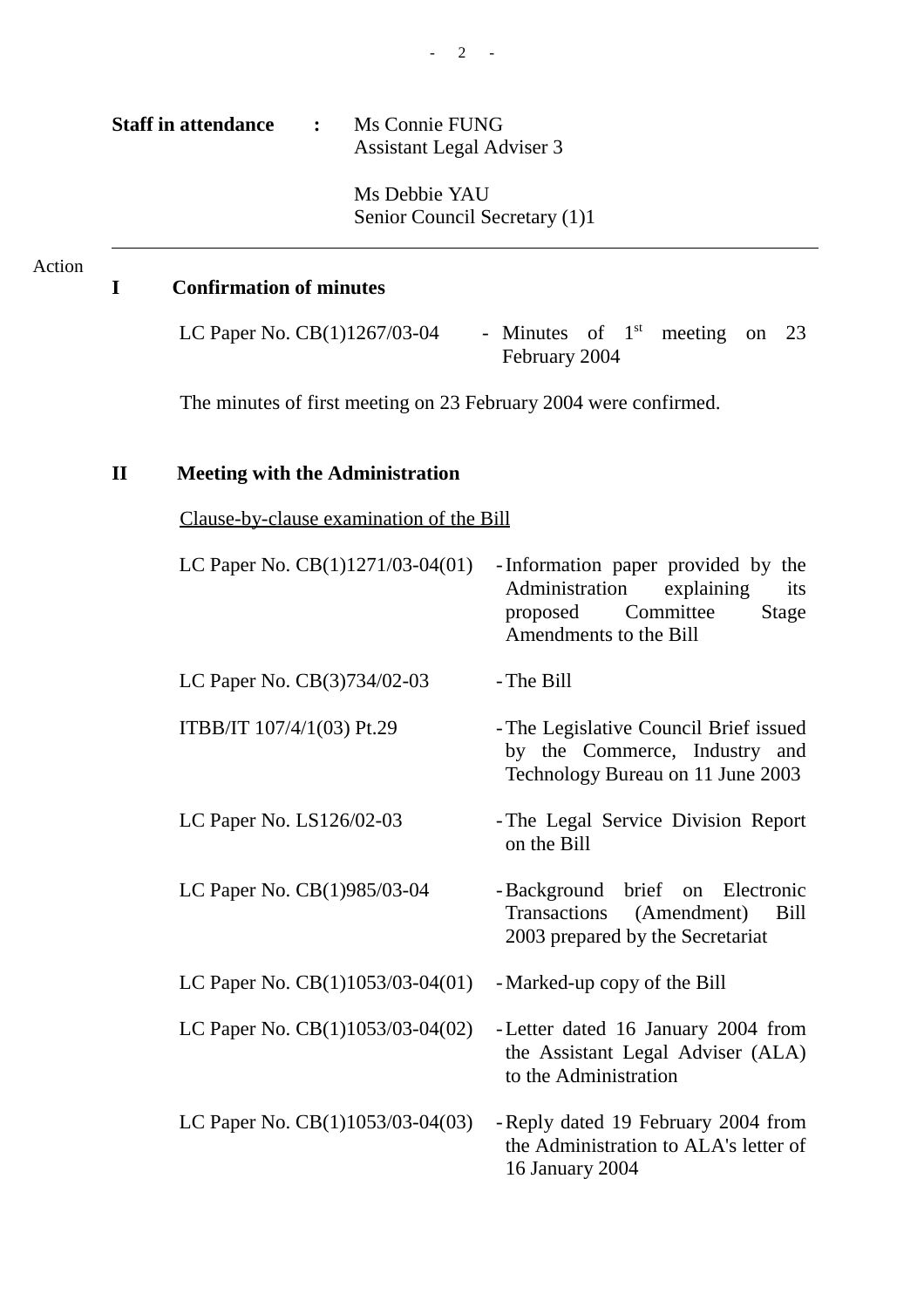LC Paper No. CB(1)1053/03-04(04) - Copies of the relevant provisions

referred to in Schedule 3 to the Bill

2. The Bills Committee deliberated (index of proceedings attached at Appendix).

## Issues which required follow-up actions/consideration by the Administration

## *Clause 1*

3. The Administration advised that it might introduce a Committee Stage Amendment to stipulate 30 June 2004 as the date on which the Bill, if enacted, would come into operation. This was to tie in with the proposed merger of the Information Technology Services Department and some divisions of the Communications and Technology Branch of the Commerce, Industry and Technology Bureau. Subject to the approval of the Finance Committee, the proposed merger was planned to take effect from 1 July 2004 and would include the creation of a post tentatively titled as Chief Information Officer to replace the existing Director of Information Technology Services (the Director) post. It was the Administration's intention to move a resolution under section 54A of the Interpretation and General Clauses Ordinance (Cap. 1) at a Council meeting before 1 July 2004 to transfer, with effect from 1 July 2004, the powers/functions conferred by the Electronic Transactions Ordinance (ETO) (Cap. 553) as amended by the Bill on the Director to the new Chief Information Officer. Members noted the Administration's proposal and did not raise any objection at the meeting.

### *Clause 3 - proposed section 5A*

4. Some members were concerned that if it was considered appropriate to allow service of documents by electronic means under the three Ordinances in question, it might be more proper to introduce the necessary amendments to the Ordinances *per se*, instead of by way of adding a new section 5A and Schedule 3 to the ETO specifying (and adding onto) the list of Ordinances concerned. They pointed out that the latter approach was not user-friendly as a person perusing the relevant Ordinances would not be aware of the e-option for serving documents unless he also referred to the ETO. In this connection, members noted that consequential amendments were being proposed to the Inland Revenue Ordinance and the Securities and Futures (Financial Resources) Rules following the proposed amendment to section 6 of ETO. They therefore questioned why amendments could not be introduced to the three Ordinances *per se*.

5. The Administration responded that the existing ETO was a generic legal framework to facilitate electronic transactions by providing, inter alia, for the acceptance of electronic means to satisfy requirements under a rule of law for giving information in writing in other Ordinances. As such, it would not be necessary to amend each and every of the relevant Ordinances to stipulate that electronic means would be acceptable. The proposal to add new section 5A and new Schedule 3 to the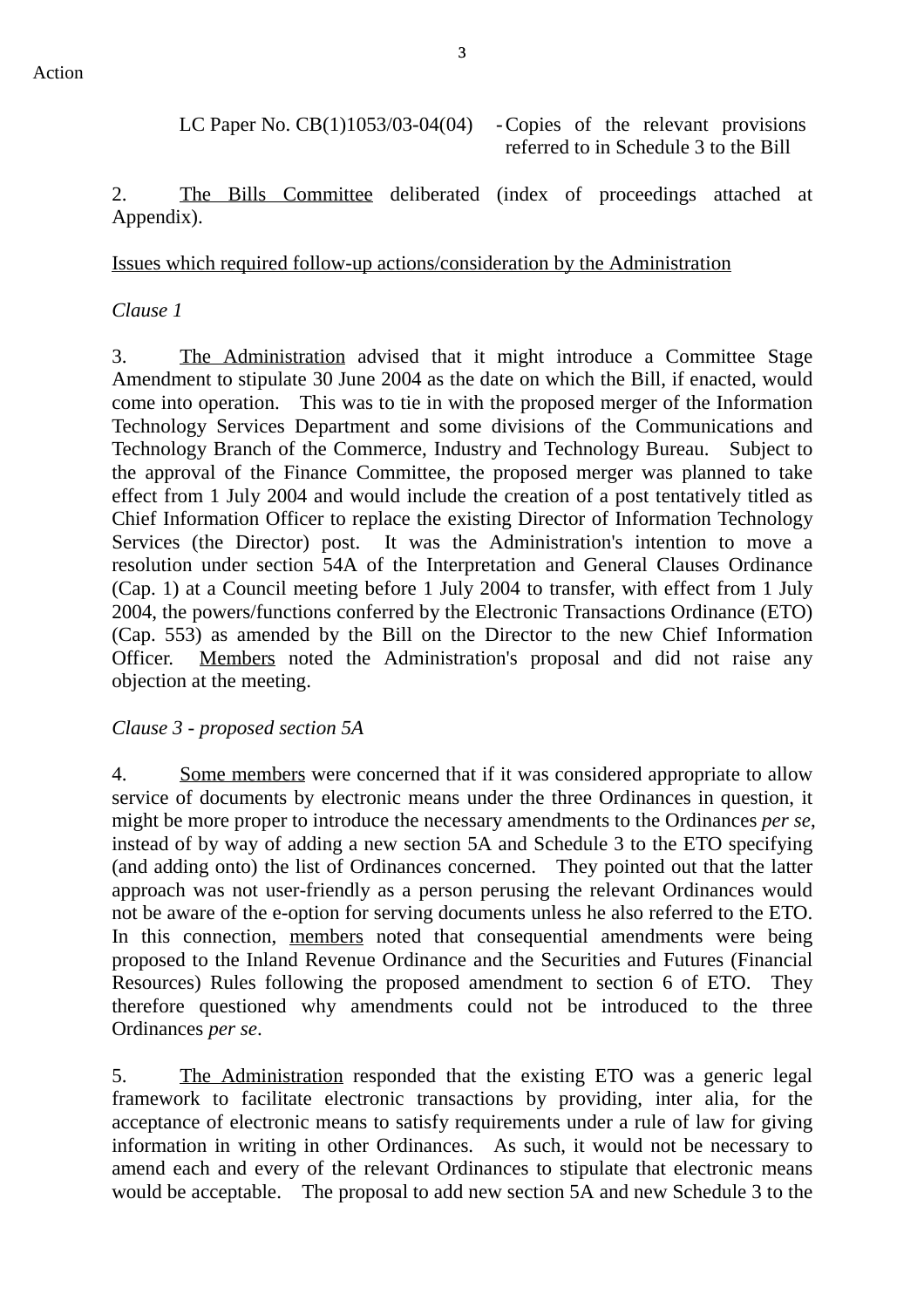ETO was consistent with this approach. This would also provide a more convenient and efficient vehicle to provide for the acceptance of electronic means to satisfy similar requirements in other Ordinances in future, i.e. amendments would only be required to be introduced to the new Schedule 3, which was subsidiary legislation, instead of to those Ordinances which might involve amendments to the principal legislation. To help ensure that the ordinary end-users would be aware of the eoption for the service of documents under the three Ordinances stipulated in the new Schedule 3, the Administration assured the Bills Committee that it would publicize the availability of the e-option, such as by specifying this option in the instruction sheet attached to the relevant forms of the Rating and Valuation Department.

6. On whether the legal profession (notably the Law Society of Hong Kong and the Hong Kong Bar Association) had commented on this proposed approach during the public consultation on the ETO review in 2002, the Administration advised that both bodies had expressed support for this proposal in their submissions. The Chairman nevertheless remarked that the Bills Committee would keep in view the comments, if any, from the two professional bodies in response to the Bills Committee's invitation for views.

7. Despite the Administration's clarifications, some members still maintained that it was more appropriate to amend the relevant Ordinances *per se* to accept the electronic means, rather than to add a new section 5A and new Schedule 3 to the ETO. Nevertheless, the Administration advised that it remained its intention to adopt the approach currently proposed in the Bill. In this regard, Ms Audrey EU said that she would not oppose to the Bill merely because the Administration maintained the proposed approach.

#### *Clause 16 - proposed section 33*

8. Noting that under the existing section 30 of the ETO, the Director must specify by notice published in the Gazette any particulars and documents to be furnished by a certification authority (CA) for applying for recognition and that the notice was not subsidiary legislation, members by and large shared the view that the Code of Practice for Recognized Certification Authorities issued by the Director should receive similar treatment, i.e. it should be published in the Gazette and was not subsidiary legislation. The Chairman asked the Administration to follow up members' view.

#### *Clause 21 - proposed section 46(2)(a)*

9. Members highlighted that the scope of disclosure provided under proposed section  $46(2)(a)$  was too wide and requested the Administration to consider :

- (a) replacing "necessary" with "required" to limit the scope of the purposes for which disclosure was allowed; and
- (b) whether or not the list of Ordinances which required disclosure should be separately listed in a Schedule to the ETO, instead of providing a blanket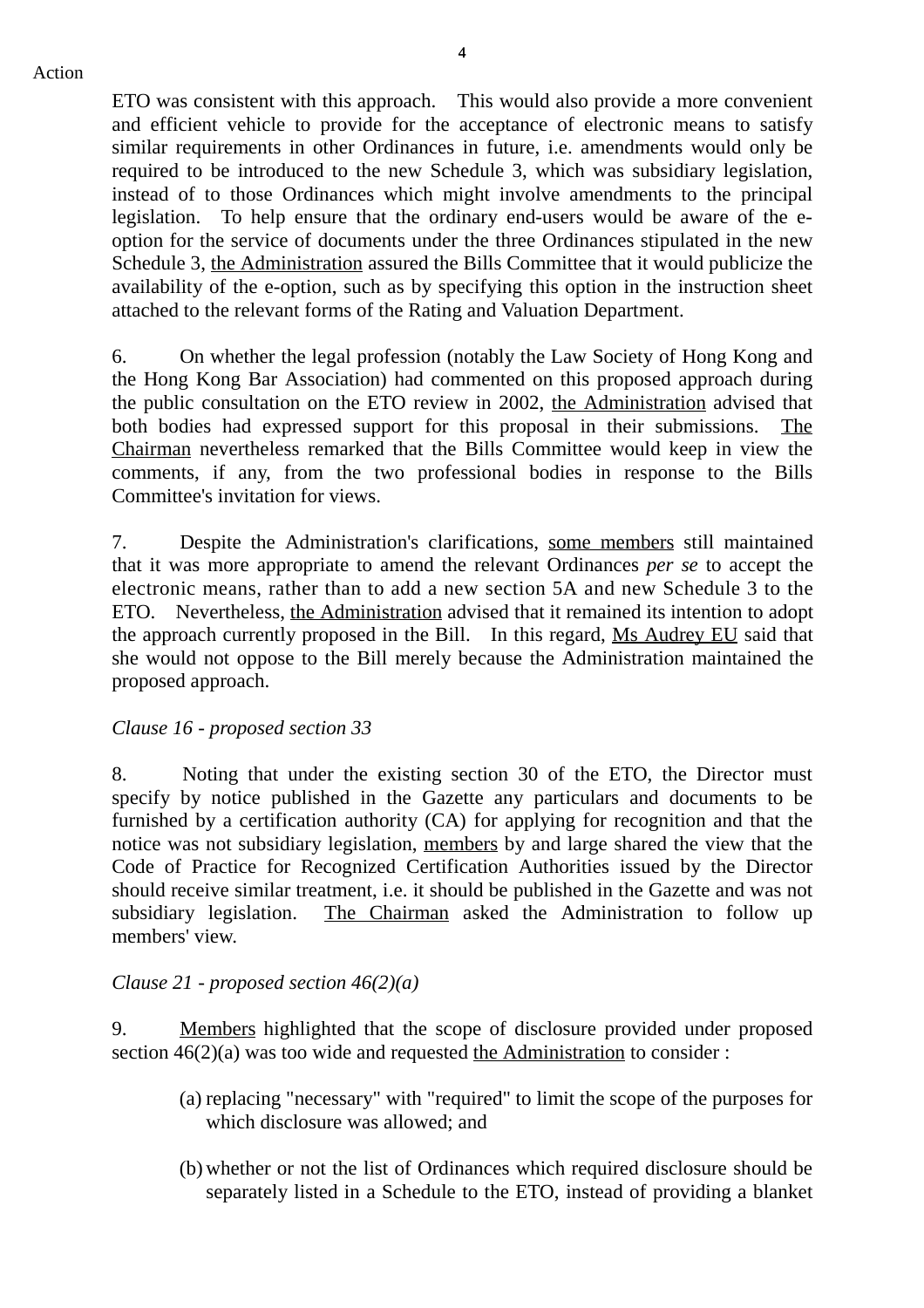permission for disclosing information as long as such information was required for the purposes of the ETO or any other Ordinances.

10. Having regard to members' concerns, the Administration indicated that it would not proceed with the proposed amendment to section  $46(2)(a)$ . Members were aware that where necessary, disclosure might be effected under the direction or order of a magistrate or court pursuant to existing section 46(2)(d).

11. The Chairman remarked that if necessary, Assistant Legal Adviser 3 and Senior Government Counsel should study the disclosure requirements in other Ordinances to see if the arrangement in proposed section  $46(2)(a)$  was a common practice.

#### Date of next meeting

12. Members agreed to continue clause-by-clause examination of the Bill at the third meeting to be held on 23 April 2004 at 3:30 pm.

13. Members noted that the Bills Committee had invited written submissions on the Bill by 31 March 2004. Written submissions received, if any, would be forwarded to the Administration for reference. Given that there was ample lead time between the deadline for submissions and the date of the next meeting, the Chairman requested the Administration to provide for the next meeting, where

 Admin practicable, its written response to deputations' views.

#### **III Any other business**

14. There being no other business, the meeting ended at 12:50 pm.

Council Business Division 1 Legislative Council Secretariat 8 April 2004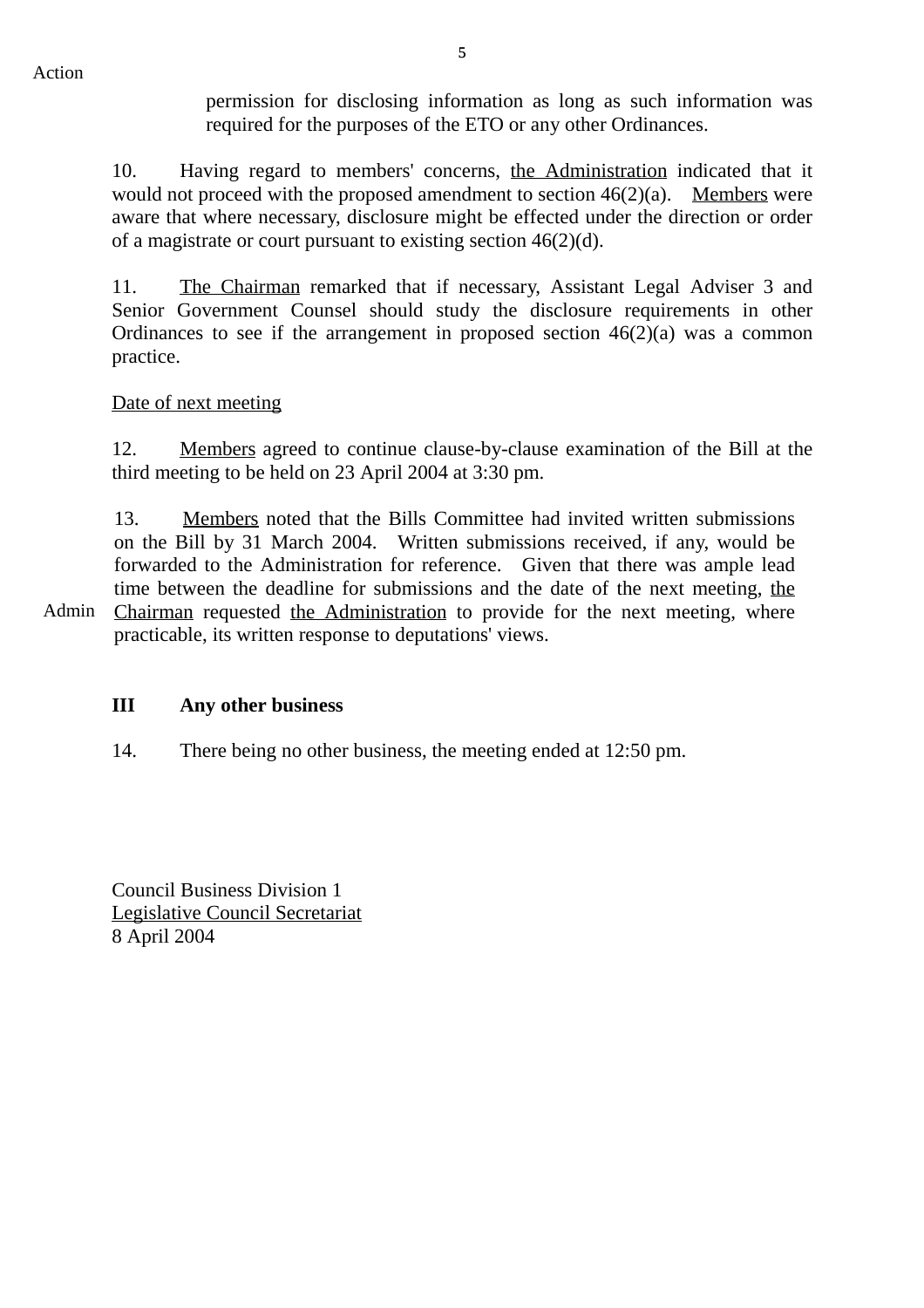#### **Proceedings of the meeting of the Bills Committee on Electronic Transaction (Amendment) Bill 2003 on Wednesday, 17 March 2004, at 10:45 am in Conference Room B of the Legislative Council Building**

| <b>Time</b><br><b>Marker</b> | <b>Speaker</b>                                                                                                                  | Subject(s)                                                                                                                                                                                                                                                                                                                                                                                                                                                                                                                                                                                                                                                                                                                                                                                                                                                                                                                                                                                             | <b>Action</b><br><b>Required</b>                                                   |
|------------------------------|---------------------------------------------------------------------------------------------------------------------------------|--------------------------------------------------------------------------------------------------------------------------------------------------------------------------------------------------------------------------------------------------------------------------------------------------------------------------------------------------------------------------------------------------------------------------------------------------------------------------------------------------------------------------------------------------------------------------------------------------------------------------------------------------------------------------------------------------------------------------------------------------------------------------------------------------------------------------------------------------------------------------------------------------------------------------------------------------------------------------------------------------------|------------------------------------------------------------------------------------|
| 000000-<br>000109            | Chairman                                                                                                                        | Introductory remarks and confirmation of<br>minutes of meeting on 23 February 2004.                                                                                                                                                                                                                                                                                                                                                                                                                                                                                                                                                                                                                                                                                                                                                                                                                                                                                                                    |                                                                                    |
| 000110-<br>001024            | Administration<br>Chairman                                                                                                      | Clause-by-clause examination of the Bill<br>(a) The Chairman proposed and members<br>agreed to go through the English<br>version of the Bill clause by clause.<br>Assistant Legal Adviser 3 (ALA3)<br>would scrutinize the Chinese version of<br>the Bill and where necessary, draw<br>members' attention to any drafting<br>issues.<br>(b) Clause $1$<br>Administration<br>The<br>intended<br>to<br>commence operation of the Bill on 30<br>June 2004.<br>(c) Clause $2$<br>Members raised no query.                                                                                                                                                                                                                                                                                                                                                                                                                                                                                                  |                                                                                    |
| 001025-<br>005820            | Chairman<br>Administration<br>Mr Kenneth TING<br>Ms Audrey EU<br>Clerk<br>Mr Howard YOUNG<br>Mr HUI<br>Cheung-<br>ching<br>ALA3 | Clause 3 - Proposed section 5A<br>(a) Members noted that proposed section<br>5A was newly added to also allow the<br>service of documents by electronic<br>satisfying the<br>legal<br>means<br>as<br>requirements under certain provisions<br>of the three Ordinances specified in<br>proposed Schedule 3.<br>(b) The pros and cons of introducing<br>amendments to the Ordinances per se or<br>effecting the necessary changes by<br>including the Ordinances in a Schedule<br>Electronic<br>the<br>Transactions<br>to<br>Ordinance<br>(ETO) (Cap 553) which<br>might be amended by the Secretary for<br>Commerce, Industry and Technology by<br>way of subsidiary legislation.<br>(c) The need to balance administrative<br>convenience and user-friendliness.<br>(d) The expression "rule of law", which<br>currently appeared in sections 5,6,7 and<br>8 of ETO.<br>$(e)$ The<br>Administration's<br>proposed<br>Committee Stage Amendments (CSAs)<br>to existing sections 3, $13(1)$ and $(3)(a)$ | The Administration<br>note/consider<br>to<br>as per paragraph 3<br>of the minutes. |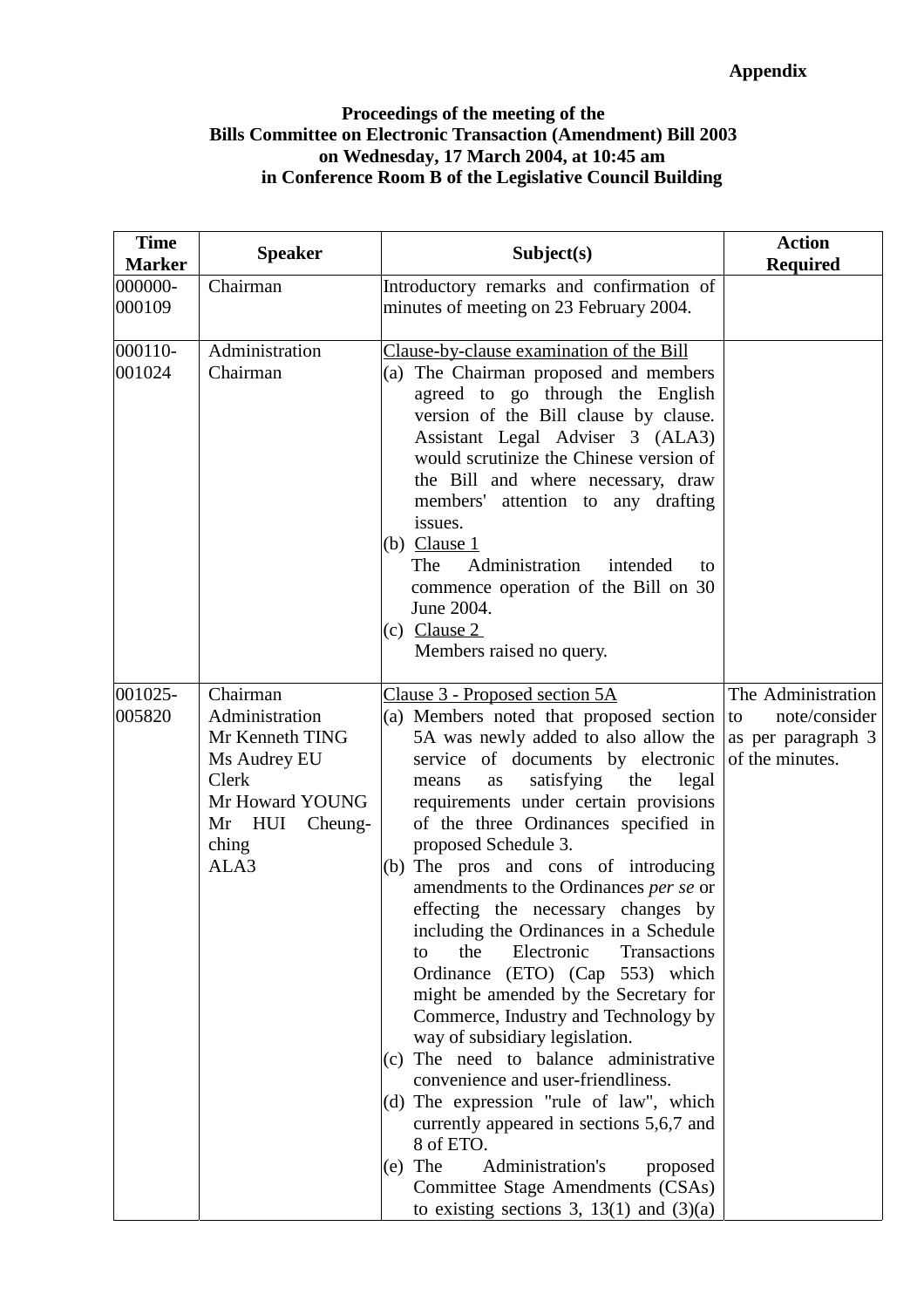| <b>Time</b><br><b>Marker</b> | <b>Speaker</b>                             | Subject(s)                                                                                                                                                                                                                                                                                                                                                                                                                                                                                                                                                                                                                                                                                                                                                                                                                                                                                                                   | <b>Action</b><br><b>Required</b>                                                                    |
|------------------------------|--------------------------------------------|------------------------------------------------------------------------------------------------------------------------------------------------------------------------------------------------------------------------------------------------------------------------------------------------------------------------------------------------------------------------------------------------------------------------------------------------------------------------------------------------------------------------------------------------------------------------------------------------------------------------------------------------------------------------------------------------------------------------------------------------------------------------------------------------------------------------------------------------------------------------------------------------------------------------------|-----------------------------------------------------------------------------------------------------|
|                              |                                            | of the ETO to provide for exclusion of<br>and proceedings<br>matters<br>the<br>in<br>Schedules 1 and 2 to the ETO from the<br>application of the new section 5A.<br>Clause 4<br>(f) Members raised no query.                                                                                                                                                                                                                                                                                                                                                                                                                                                                                                                                                                                                                                                                                                                 |                                                                                                     |
| 005821-<br>010911            | Chairman<br>Administration                 | <b>Clauses 5 - 13</b><br>Members raised no query.                                                                                                                                                                                                                                                                                                                                                                                                                                                                                                                                                                                                                                                                                                                                                                                                                                                                            |                                                                                                     |
| 010912-<br>011935            | Chairman<br>Administration                 | Clause 14<br>The Administration's clarification that<br>(a)<br>the responsible officer authorized by a<br>recognized Certification<br>Authority<br>(CA) to make the statutory declaration<br>voluntary recognition<br>under<br>the<br>scheme for CAs would be personally<br>liable if he gave false information.<br>The Administration's remarks<br>that<br>(b)<br>during public consultation,<br>the<br>Administration's proposal had<br>the<br>support of the CA industry and the<br>Hong Kong Society of Accountants.<br>The CA might decide to appoint any<br>(c)<br>one of its responsible officers to make<br>the statutory declaration.<br>The scope of matters included in a<br>(d)<br>statutory declaration.<br>The scope of major changes to the<br>(e)<br>operation of a recognized CA which<br>would require the CA to furnish an<br>additional<br>assessment<br>report<br>in<br>between two annual assessments. |                                                                                                     |
| 011936-<br>012010            | Chairman<br>Administration                 | Clause 15<br>Members raised no query                                                                                                                                                                                                                                                                                                                                                                                                                                                                                                                                                                                                                                                                                                                                                                                                                                                                                         |                                                                                                     |
| 012011-<br>012416            | Chairman<br>Administration                 | Clause 16<br>Whether<br>Code<br>Practice<br>the<br>of<br>for<br>Recognized CAs should be published in the<br>Gazette.                                                                                                                                                                                                                                                                                                                                                                                                                                                                                                                                                                                                                                                                                                                                                                                                        | The Administration<br>note/consider<br>to<br>and follow up as<br>per paragraph 8 of<br>the minutes. |
| 012417-<br>012550            | Chairman<br>Administration                 | Clause 17<br>Members raised no query                                                                                                                                                                                                                                                                                                                                                                                                                                                                                                                                                                                                                                                                                                                                                                                                                                                                                         |                                                                                                     |
| 012551-<br>012850            | Chairman<br>Administration<br>Ms Audrey EU | Clause 18<br>The Administration's clarification that the<br>revocation or suspension of the recognition<br>of a certificate issued by a CA would not<br>affect the valid use of the certificate                                                                                                                                                                                                                                                                                                                                                                                                                                                                                                                                                                                                                                                                                                                              |                                                                                                     |